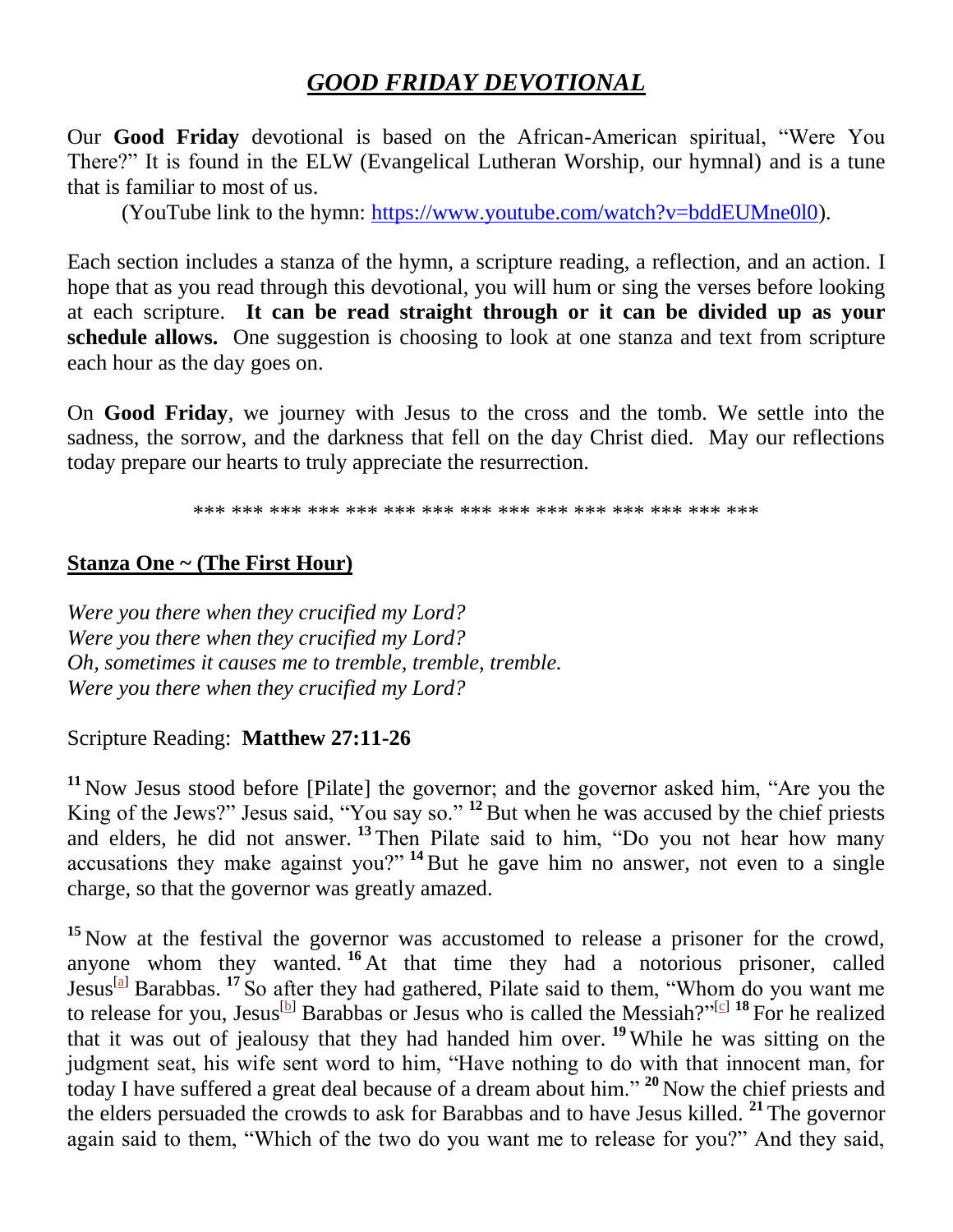"Barabbas." **<sup>22</sup>** Pilate said to them, "Then what should I do with Jesus who is called the Messiah?"<sup>[\[d\]](https://www.biblegateway.com/passage/?search=Matthew+27%3A11-26&version=NRSV#fen-NRSV-24149d)</sup> All of them said, "Let him be crucified!" <sup>23</sup> Then he asked, "Why, what evil has he done?" But they shouted all the more, "Let him be crucified!"

<sup>24</sup> So when Pilate saw that he could do nothing, but rather that a riot was beginning, he took some water and washed his hands before the crowd, saying, "I am innocent of this man's blood;<sup>[\[e\]](https://www.biblegateway.com/passage/?search=Matthew+27%3A11-26&version=NRSV#fen-NRSV-24151e)</sup> see to it yourselves."<sup>25</sup> Then the people as a whole answered, "His blood be on us and on our children!" **<sup>26</sup>** So he released Barabbas for them; and after flogging Jesus, he handed him over to be crucified.

**--------------------------------------------------------------------------------------------------**

**Reflection question**: Barabbas was the guilty one, but Jesus died in his place. How does it make you feel to know that Jesus died in our place?

**Action:** Begin to make your house a little darker. Turn off your bedroom lights and/or draw the curtains

\*\*\* \*\*\* \*\*\* \*\*\* \*\*\* \*\*\* \*\*\* \*\*\* \*\*\* \*\*\* \*\*\* \*\*\* \*\*\* \*\*\* \*\*\*

#### **Stanza Two ~ (Hour Two)**

*Were you there when they nailed him to the tree? Were you there when they nailed him to the tree? Oh, sometimes it causes me to tremble, tremble, tremble. Were you there when they nailed him to the tree?* 

Scripture reading: **Matthew 27:27-44**

<sup>27</sup> Then the soldiers of the governor took Jesus into the governor's headquarters,<sup>[\[a\]](https://www.biblegateway.com/passage/?search=Matthew+27%3A27-44&version=NRSV#fen-NRSV-24154a)</sup> and they gathered the whole cohort around him. **<sup>28</sup>** They stripped him and put a scarlet robe on him, <sup>29</sup> and after twisting some thorns into a crown, they put it on his head. They put a reed in his right hand and knelt before him and mocked him, saying, "Hail, King of the Jews!" **<sup>30</sup>** They spat on him, and took the reed and struck him on the head. **<sup>31</sup>** After mocking him, they stripped him of the robe and put his own clothes on him. Then they led him away to crucify him.

<sup>32</sup> As they went out, they came upon a man from Cyrene named Simon; they compelled this man to carry his cross.<sup>33</sup> And when they came to a place called Golgotha (which means Place of a Skull), **<sup>34</sup>** they offered him wine to drink, mixed with gall; but when he tasted it, he would not drink it. **<sup>35</sup>** And when they had crucified him, they divided his clothes among themselves by casting lots; [\[b\]](https://www.biblegateway.com/passage/?search=Matthew+27%3A27-44&version=NRSV#fen-NRSV-24162b) **<sup>36</sup>** then they sat down there and kept watch over him. **<sup>37</sup>** Over his head they put the charge against him, which read, "This is Jesus, the King of the Jews."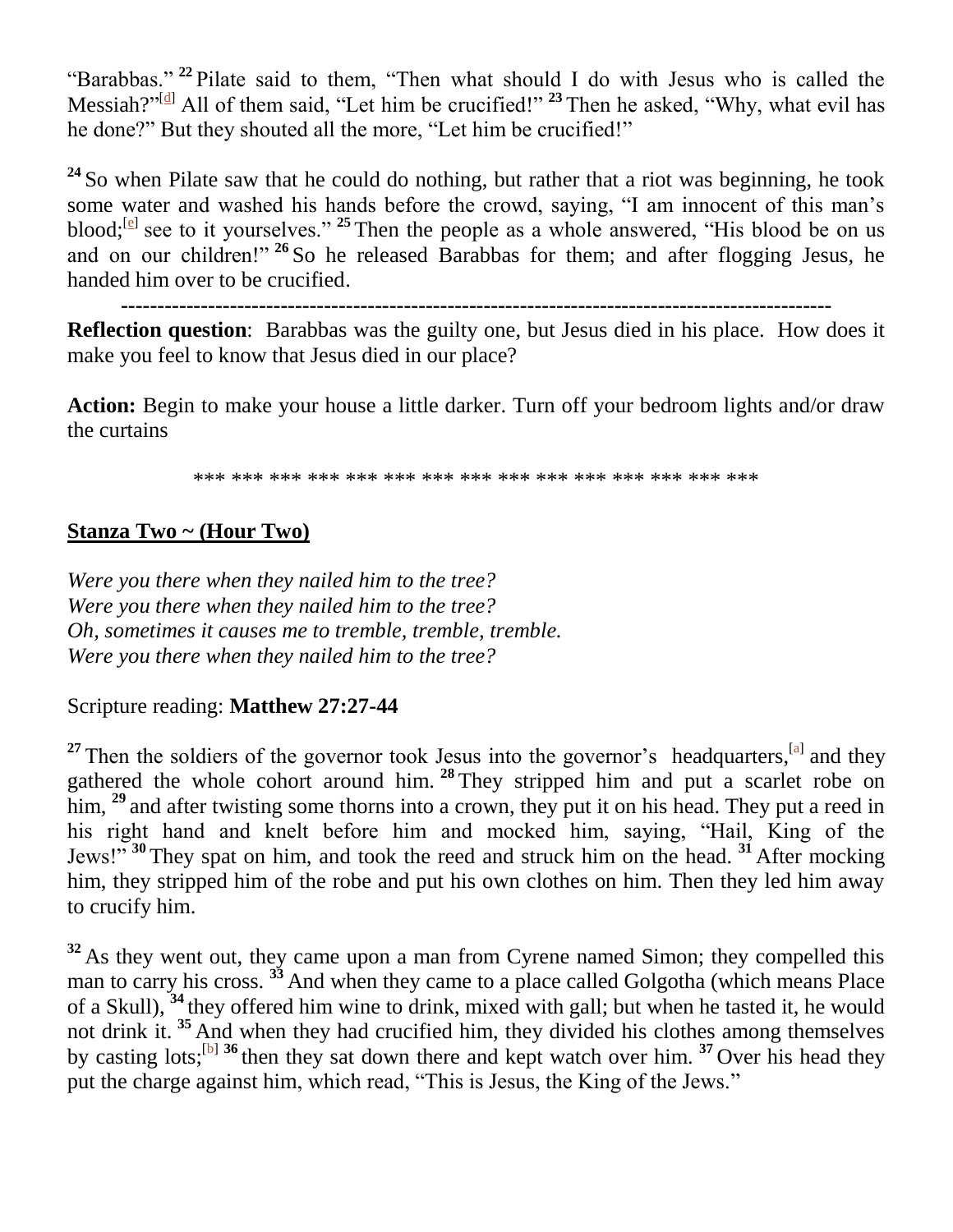**<sup>38</sup>** Then two bandits were crucified with him, one on his right and one on his left. **<sup>39</sup>** Those who passed by derided<sup>[\[c\]](https://www.biblegateway.com/passage/?search=Matthew+27%3A27-44&version=NRSV#fen-NRSV-24166c)</sup> him, shaking their heads <sup>40</sup> and saying, "You who would destroy the temple and build it in three days, save yourself! If you are the Son of God, come down from the cross." **<sup>41</sup>** In the same way the chief priests also, along with the scribes and elders, were mocking him, saying, <sup>42</sup> "He saved others; he cannot save himself.<sup>[\[d\]](https://www.biblegateway.com/passage/?search=Matthew+27%3A27-44&version=NRSV#fen-NRSV-24169d)</sup> He is the King of Israel; let him come down from the cross now, and we will believe in him. **<sup>43</sup>** He trusts in God; let God deliver him now, if he wants to; for he said, 'I am God's Son."<sup>44</sup> The bandits who were crucified with him also taunted him in the same way.

**--------------------------------------------------------------------------------------------------**

**Reflection question:** Jesus had committed no sins, yet he was hung with criminals. What sins do you need to confess to God today?

**Action:** Look around your house for art or decor that depicts crosses. Or look for cross shapes in nature, in the shadows, or see if you can spot cross shapes in everyday objects around your house.

\*\*\* \*\*\* \*\*\* \*\*\* \*\*\* \*\*\* \*\*\* \*\*\* \*\*\* \*\*\* \*\*\* \*\*\* \*\*\* \*\*\* \*\*\*

#### **Stanza Three ~ (The Third Hour)**

*Were you there when they pierced him in the side? Were you there when they pierced him in the side? Oh, sometimes it causes me to tremble, tremble, tremble. Were you there when they pierced him in the side?*

Scripture reading: **John 19:28-37**

**<sup>28</sup>** After this, when Jesus knew that all was now finished, he said (in order to fulfill the scripture), "I am thirsty." <sup>29</sup> A jar full of sour wine was standing there. So they put a sponge full of the wine on a branch of hyssop and held it to his mouth. **<sup>30</sup>** When Jesus had received the wine, he said, "It is finished." Then he bowed his head and gave up his spirit. **<sup>31</sup>** Since it was the day of Preparation, the Jews did not want the bodies left on the cross during the sabbath, especially because that sabbath was a day of great solemnity. So they asked Pilate to have the legs of the crucified men broken and the bodies removed. **<sup>32</sup>** Then the soldiers came and broke the legs of the first and of the other who had been crucified with him. <sup>33</sup>But when they came to Jesus and saw that he was already dead, they did not break his legs. **<sup>34</sup>** Instead, one of the soldiers pierced his side with a spear, and at once blood and water came out. **<sup>35</sup>** (He who saw this has testified so that you also may believe. His testimony is true, and he knows<sup>[\[a\]](https://www.biblegateway.com/passage/?search=John+19%3A28-37&version=NRSV#fen-NRSV-26850a)</sup> that he tells the truth.)  $36$  These things occurred so that the scripture might be fulfilled, "None of his bones shall be broken." **<sup>37</sup>** And again another passage of scripture says, "They will look on the one whom they have pierced."

--------------------------------------------------------------------------------------------------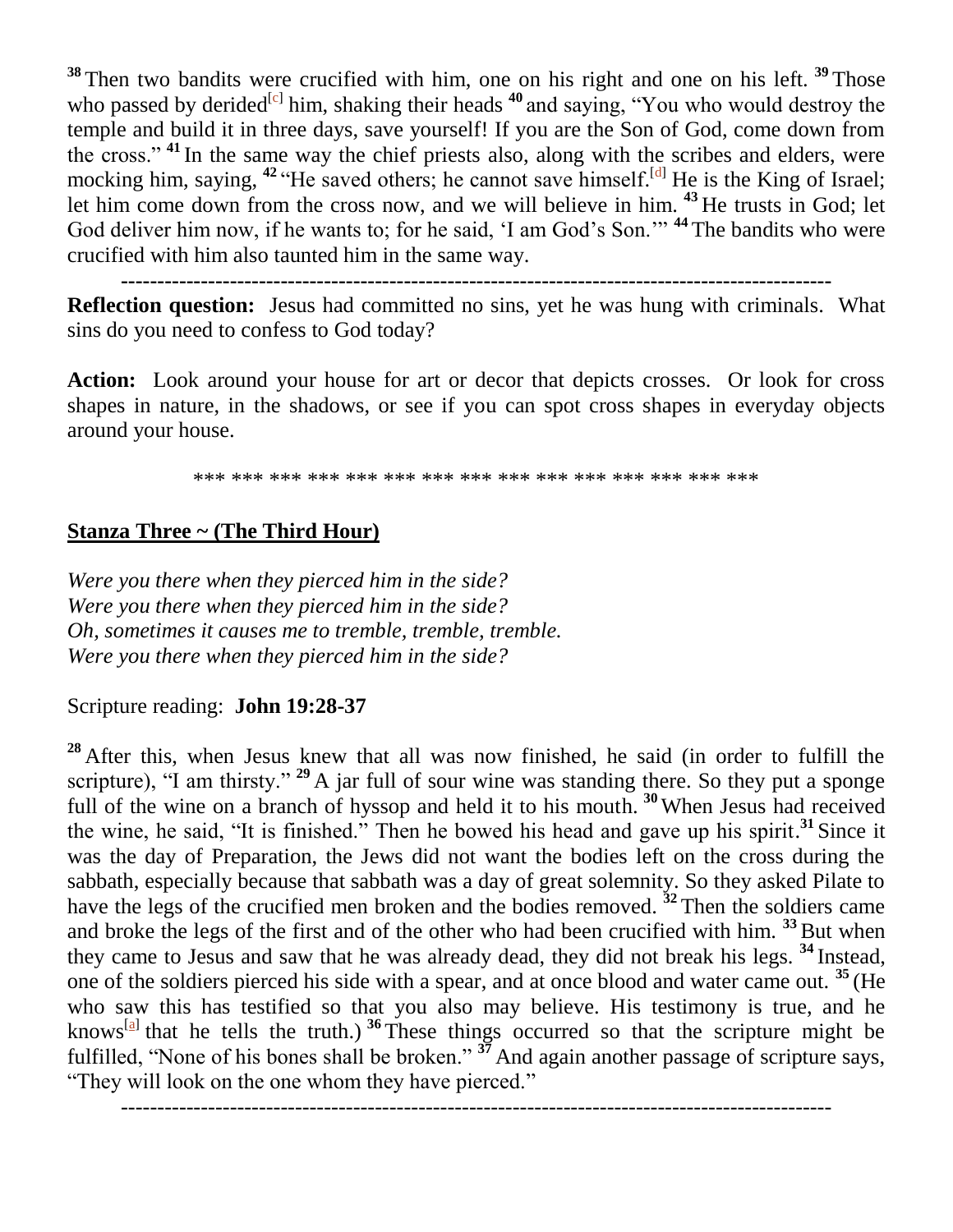**Reflection question:** Crucifixion was a very painful way to die. The soldiers pierced Jesus' side to prove that he was dead. How does 'death' or the idea of it make you feel? Take time to pray for those who are grieving.

**Action:** Walk through your home and look at any family pictures that you have out. Think of the generations gone before you and what lessons they taught you.

\*\*\* \*\*\* \*\*\* \*\*\* \*\*\* \*\*\* \*\*\* \*\*\* \*\*\* \*\*\* \*\*\* \*\*\* \*\*\* \*\*\* \*\*\*

### **Stanza Four (Hour Four)**

*Were you there when the sun refused to shine? Were you there when the sun refused to shine? Oh, sometimes it causes me to tremble, tremble, tremble. Were you there when the sun refused to shine?*

#### Scripture: **Matthew 27:45-56**

<sup>45</sup> From noon on, darkness came over the whole land<sup>[\[a\]](https://www.biblegateway.com/passage/?search=Matthew+27%3A45-56&version=NRSV#fen-NRSV-24172a)</sup> until three in the afternoon. <sup>46</sup> And about three o'clock Jesus cried with a loud voice, "Eli, Eli, lema sabachthani?" that is, "My God, my God, why have you forsaken me?" **<sup>47</sup>** When some of the bystanders heard it, they said, "This man is calling for Elijah." **<sup>48</sup>** At once one of them ran and got a sponge, filled it with sour wine, put it on a stick, and gave it to him to drink. <sup>49</sup> But the others said, "Wait, let us see whether Elijah will come to save him."<sup>[\[b\]](https://www.biblegateway.com/passage/?search=Matthew+27%3A45-56&version=NRSV#fen-NRSV-24176b) 50</sup> Then Jesus cried again with a loud voice and breathed his last.<sup>[\[c\]](https://www.biblegateway.com/passage/?search=Matthew+27%3A45-56&version=NRSV#fen-NRSV-24177c)</sup> 51 At that moment the curtain of the temple was torn in two, from top to bottom. The earth shook, and the rocks were split. **<sup>52</sup>** The tombs also were opened, and many bodies of the saints who had fallen asleep were raised.<sup>53</sup> After his resurrection they came out of the tombs and entered the holy city and appeared to many. **<sup>54</sup>** Now when the centurion and those with him, who were keeping watch over Jesus, saw the earthquake and what took place, they were terrified and said, "Truly this man was God's Son!"<sup>[\[d\]](https://www.biblegateway.com/passage/?search=Matthew+27%3A45-56&version=NRSV#fen-NRSV-24181d)</sup>

**<sup>55</sup>** Many women were also there, looking on from a distance; they had followed Jesus from Galilee and had provided for him. **<sup>56</sup>** Among them were Mary Magdalene, and Mary the mother of James and Joseph, and the mother of the sons of Zebedee.

-------------------------------------------------------------------------------------------------- **Reflection question:** Darkness fell, the curtain was torn in two, and the earth shook. The soldiers were terrified. What are your fears today? Talk to God about them.

Action: Turn off your dining room and kitchen lights. If it is safe for you to do so, you might choose to fast from food for the rest of the evening until morning.